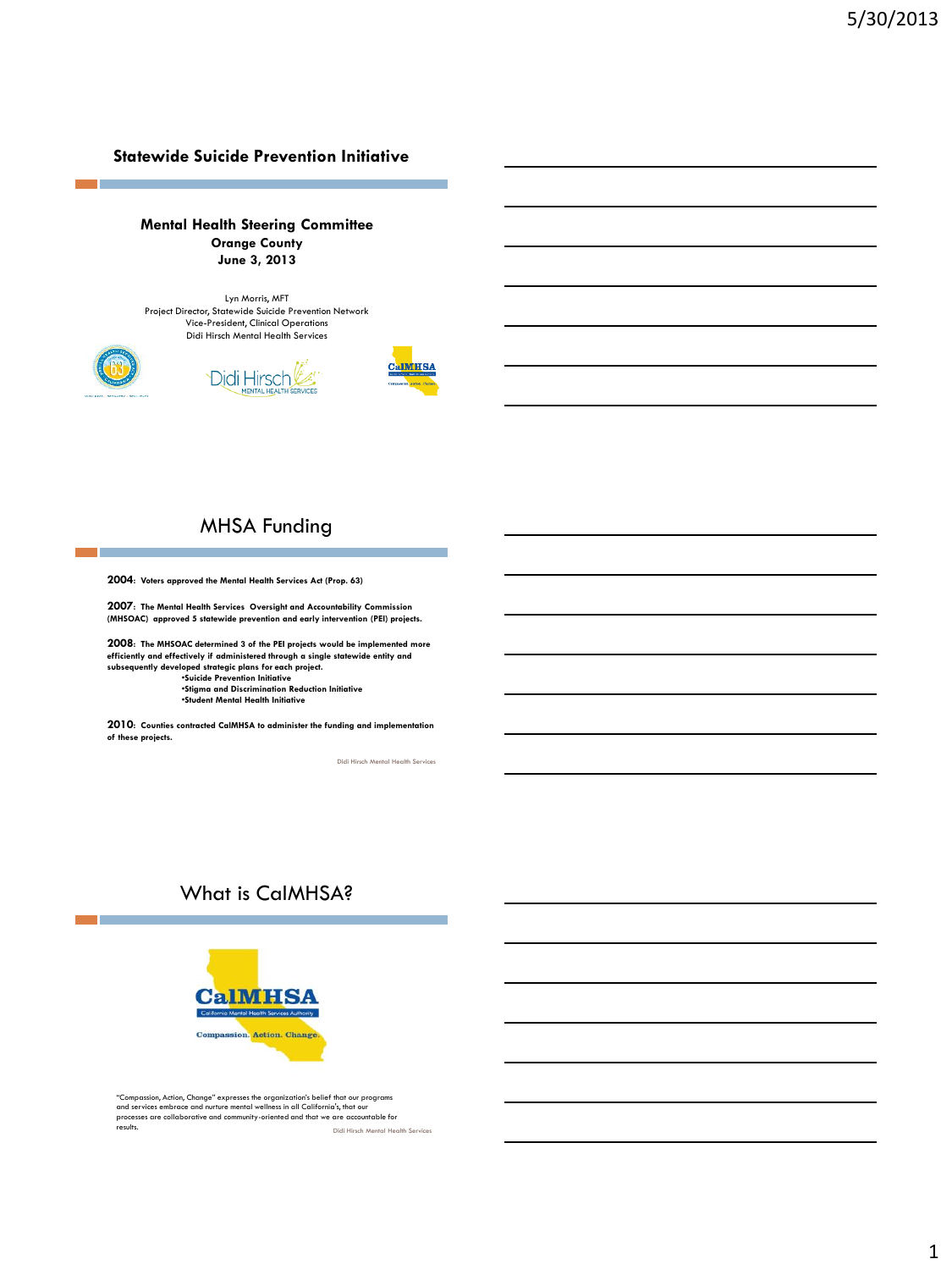## **CalMHSA**

CalMHSA is an organization of county governments working to improve mental health outcomes for individuals, families and communities.

CalMHSA administers programs funded by the voter approved MHSA on a statewide, regional and local basis.

For more information: www.calmhsa.org

Didi Hirsch Mental Health Services

### Suicide Prevention Initiative

| Program 1: Statewide Suicide Prevention Network |
|-------------------------------------------------|
| <b>Didi Hirsch Mental Health Services</b>       |

**Program 2: Regional and Local Suicide Prevention Capacity-Building Didi Hirsch Mental Health Services**

- **Program 3: Social Marketing for Suicide Prevention AdEase**
- **Program 4: Suicide Prevention Training and Workforce Enhancement Living Works**

**Program 5: Statewide Evaluation RAND Corporation**

Didi Hirsch Mental Health Services

**What is the Statewide Suicide Prevention Network ?**

**Didi Hirsch Mental Health Services and a consortium of ten partners have created the Statewide Suicide Prevention Network.** 

**Goal: To serve as the focal point for statewide suicide prevention activities and achieve a suicide prevention-informed California with the ultimate goal of saving lives.**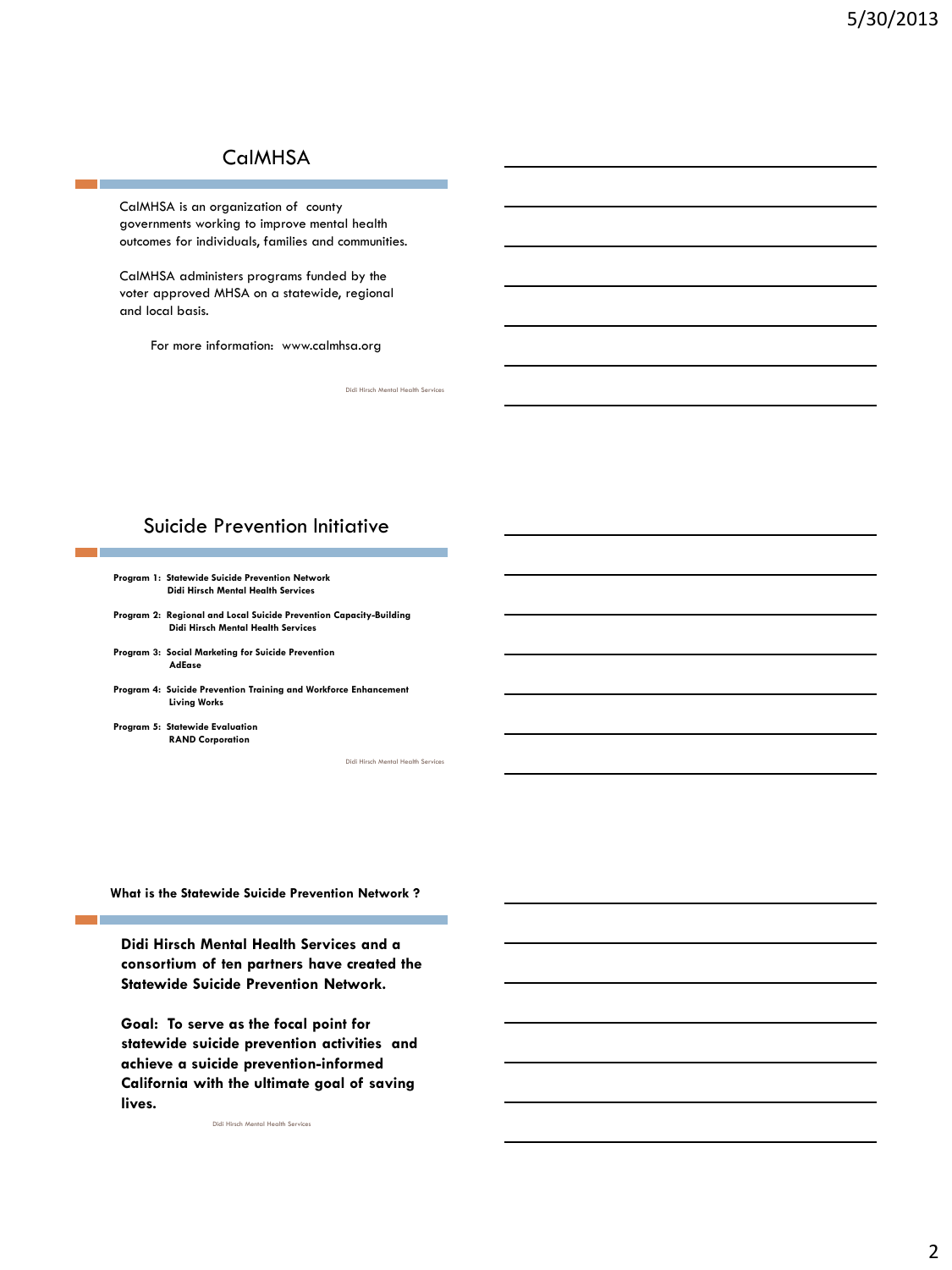#### **Statewide Suicide Prevention Network Partners**

#### **Partners**

- **Contra Costa Crisis Center**
- **Crisis Intervention and Suicide Prevention Center of San Mateo**
- **Crisis Support Services of Alameda County**
- **The Effort (Sacramento County)**
- **Suicide Prevention and Counseling Services of Marin**
- **OptumHealth Access and Crisis Line (San Diego County)**
- **San Francisco Suicide Prevention**
- **Suicide Prevention and Crisis Services of Yolo County**
- **Help, Inc. (Shasta County)**
- **Community Health Improvement Partners (San Diego County)**

Didi Hirsch Mental Health Services

## Goals of the Statewide Suicide Prevention Network

- **1. Develop a common set of Suicide Prevention Metrics for reporting on suicide in California.**
- **2. Organize regional suicide prevention task forces that will collectively form the California Suicide Prevention Network (CSPN). These task forces will develop concrete steps to reduce the risk of suicide locally and then share their best ideas/best practices with others across the State and nation.**



#### Goal #1 Developing a common set of metrics for suicide

- **Didi Hirsch will coordinate with 10 other Crisis Centers to develop a common set of metrics for suicide prevention.**
- **Identified common metrics include:**
	- **Demographics**
	- **Reason for call**
	- **Call Volume**
	- **Risk**
	- **Follow Up**
	- **Caller Satisfaction**
- **Data will be used to set priorities and assure representation of underserved groups.**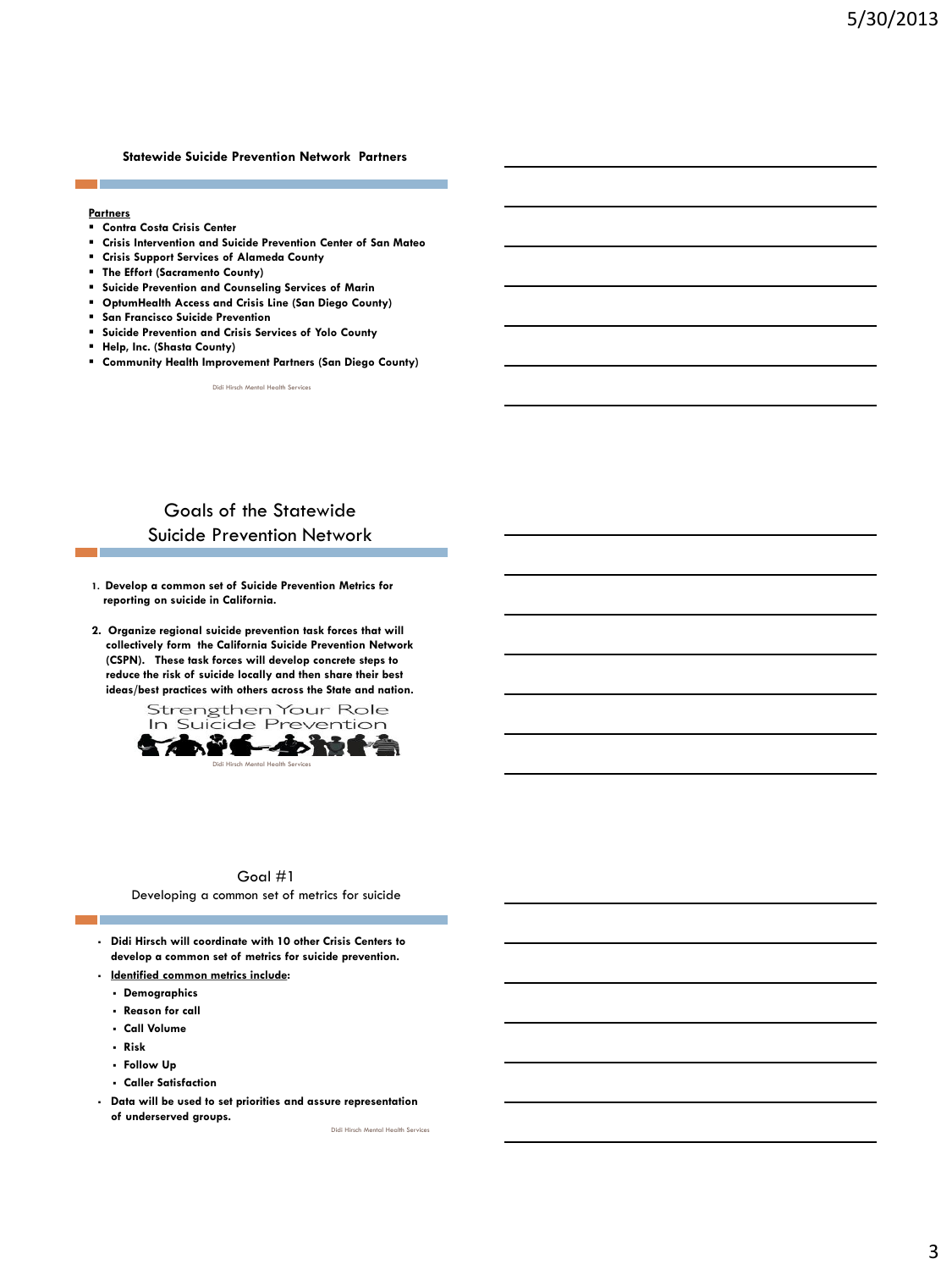### Goal #2: Regional Task Force Meetings

**Meetings will occur quarterly in the following six regions:**

- **Superior**
- **Bay Area**
- **Central Valley**
- **Southern CA (Kern)**
- **Los Angeles**
- **Southern CA (San Diego)— 4 meetings to date**



## Who is involved?

#### **Stakeholders from the community**

**Colleges LGBTQ agencies Universities Attempt survivors Community groups Medical Centers Senior Centers County agencies** 

Survivors of suicide loss **Faith-based organizations Primary Care Physicians** Law enforcement

**CalMHSA partners!**

Didi Hirsch Mental Health Services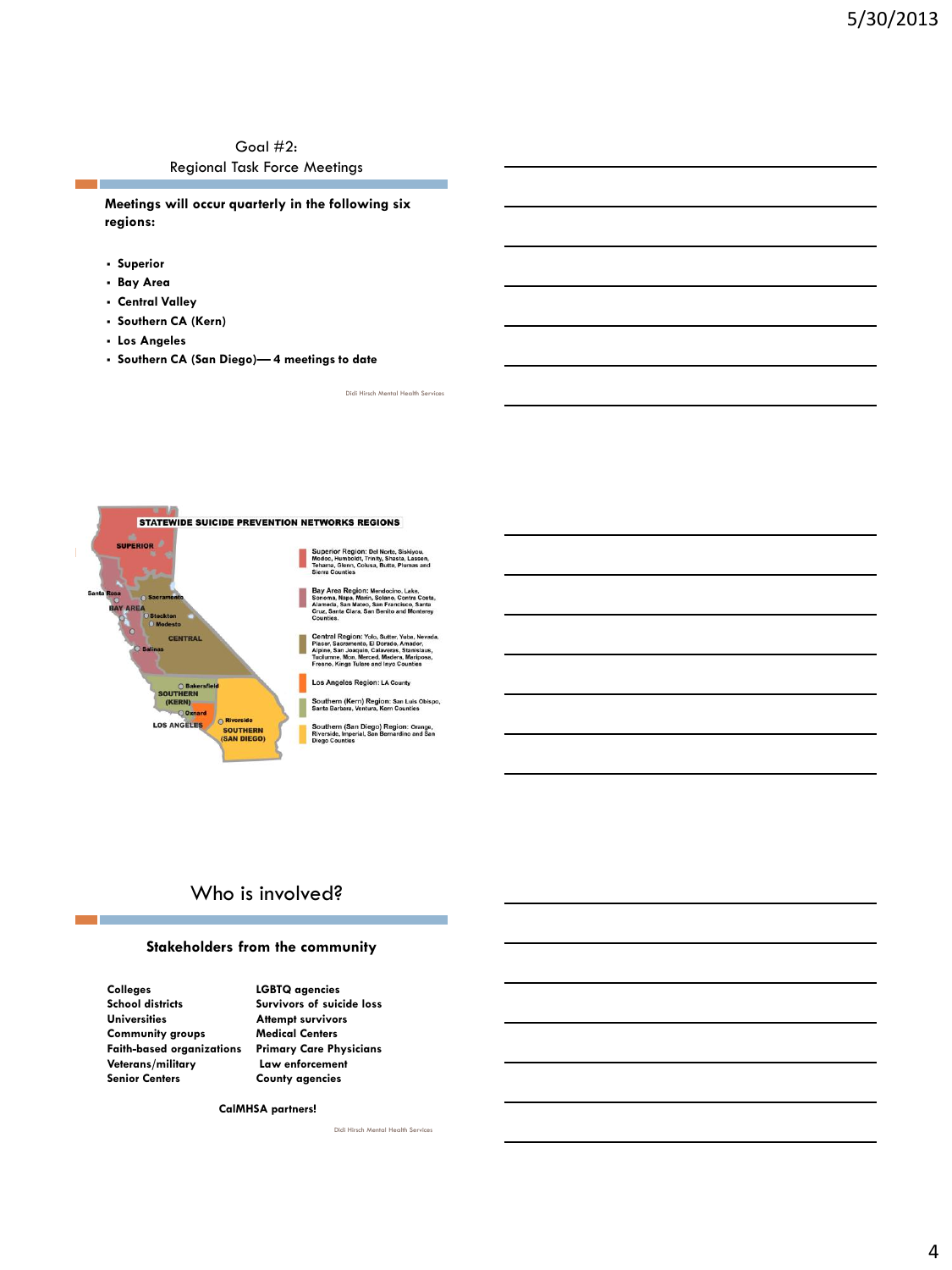# Best Practices

## for Suicide Prevention

- **Each regional task force will develop one best practice in suicide prevention to be submitted to the Suicide Prevention Resource Center's Best Practice Registry.**
- **Each region will have a Best Practices workgroup comprised of 8-10 people to develop the curriculum.**

## Southern CA (San Diego) Regional Coordinator

#### **Southern Counties (San Diego)—Yeni Palomino**

Community Health Improvement Partners

- (858) 609- 7969 [ypalomino@sdchip.org](mailto:ypalomino@sdchip.org)
- **Counties include**: San Bernardino, Riverside, Orange, San Diego and Imperial.
- Next meeting: September 2013

Didi Hirsch Mental Health Servic

Didi Hirsch Mental Health Services

## Program #2 Regional and Local Capacity Building

- **Goals:** Support partner counties in their suicide prevention efforts by: serving as dedicated crisis hotline providing support to established crisis hotlines providing one safeTALK training
- Establish LA County Warmline Network (10pm to 6am)
- Expand NAMI OC Warmline hours (11pm to 3am)
- Expand Suicide Hotline to include Korean and Vietnamese speaking counselors (8 hours each night)
- County partners include: Ventura, Los Angeles, Orange, San Bernardino, Riverside, Imperial, San Diego